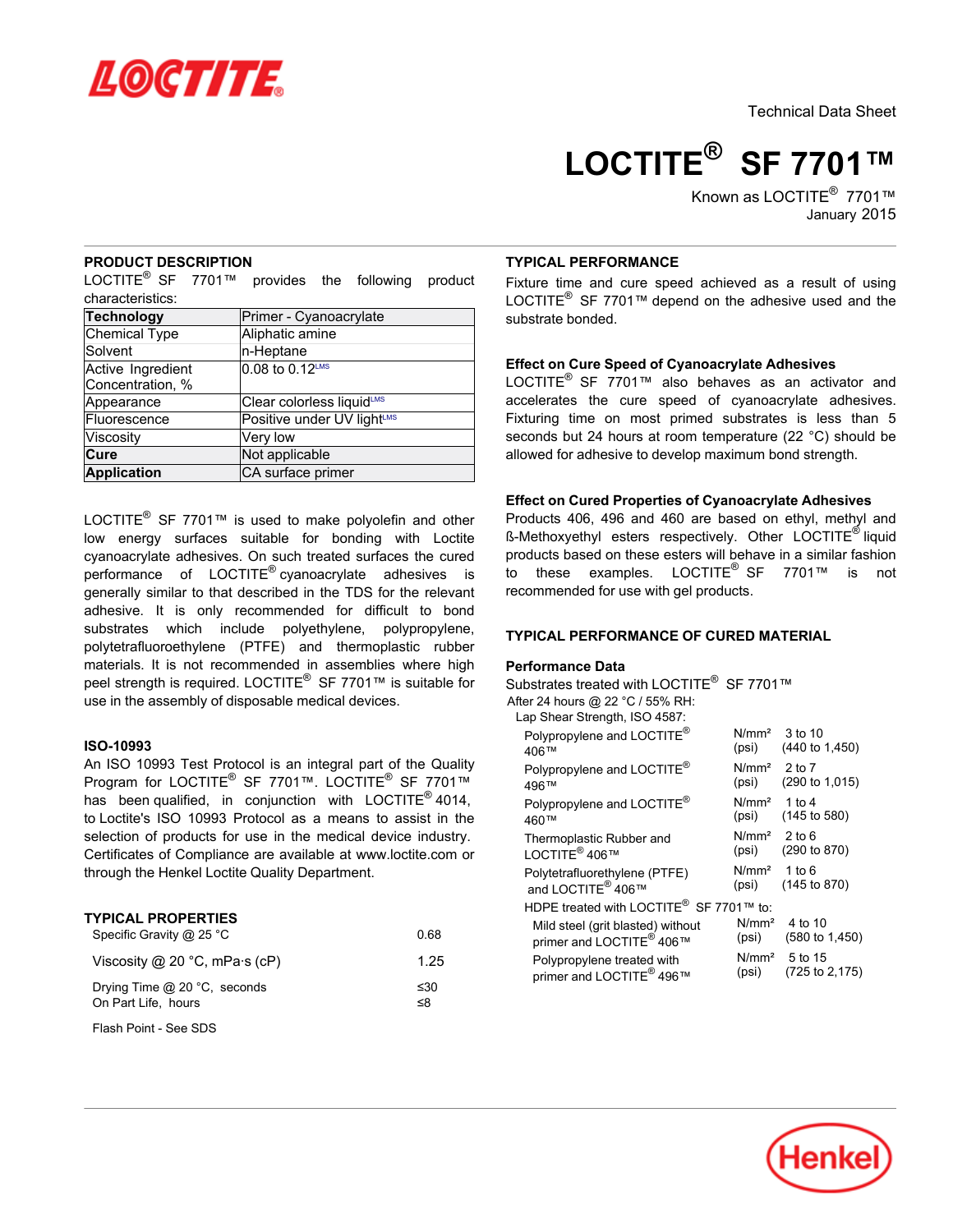# **TYPICAL ENVIRONMENTAL RESISTANCE**

Environmental Resistance of Cyanoacrylate bonds on substrates treated with LOCTITE<sup>®</sup> SF 7701™

## Cured for 24 hours

Lap Shear Strength, ISO 4587

## **Hot Strength**

Polypropylene to Polypropylene



Grit Blasted Mild Steel to Polypropylene



## **Heat Aging**





## **Chemical/Solvent Resistance**

On Isopropyl Alcohol wiped Polypropylene, treated with LOCTITE<sup>®</sup> SF 7701™. (For effect of other solvents see TDS for relevant adhesive)

|             |    | % of initial strength |       |        |  |
|-------------|----|-----------------------|-------|--------|--|
| Environment | °C | 100 h                 | 500 h | 1000 h |  |
| 95% RH      | 40 | 100                   | 100   | 100    |  |

## **GENERAL INFORMATION**

**This product is not recommended for use in pure oxygen and/or oxygen rich systems and should not be selected with a sealant for chlorine or other strong oxidizing materials.**

#### **Directions for use:**

Primer may be applied by spraying, brushing or dipping at ambient temperature. Excess primer should be avoided. Presence of primer may be detected by means of a UV inspection lamp (365 nm). If polyolefin and more active or easier to bond materials are involved, apply the primer to the polyolefin only.

#### **Handling precautions**

Primer must be handled in a manner applicable to highly flammable materials and in compliance with relevant local regulations. The solvent can affect certain plastics or coatings. It is recommended to check all surfaces for compatibility before use.

#### **Loctite Material SpecificationLMS**

LMS dated May 23, 2005. Test reports for each batch are available for the indicated properties. LMS test reports include selected QC test parameters considered appropriate to specifications for customer use. Additionally, comprehensive controls are in place to assure product quality and consistency. Special customer specification requirements may be coordinated through Henkel Quality.

### **Storage**

Store product in the unopened container in a dry location. Storage information may be indicated on the product container labeling.

**Optimal Storage: 8 °C to 21 °C. Storage below 8 °C or greater than 28 °C can adversely affect product properties**. Material removed from containers may be contaminated during use. Do not return product to the original container. Henkel Corporation cannot assume responsibility for product which has been contaminated or stored under conditions other than those previously indicated. If additional information is required, please contact your local Technical Service Center or Customer Service Representative.